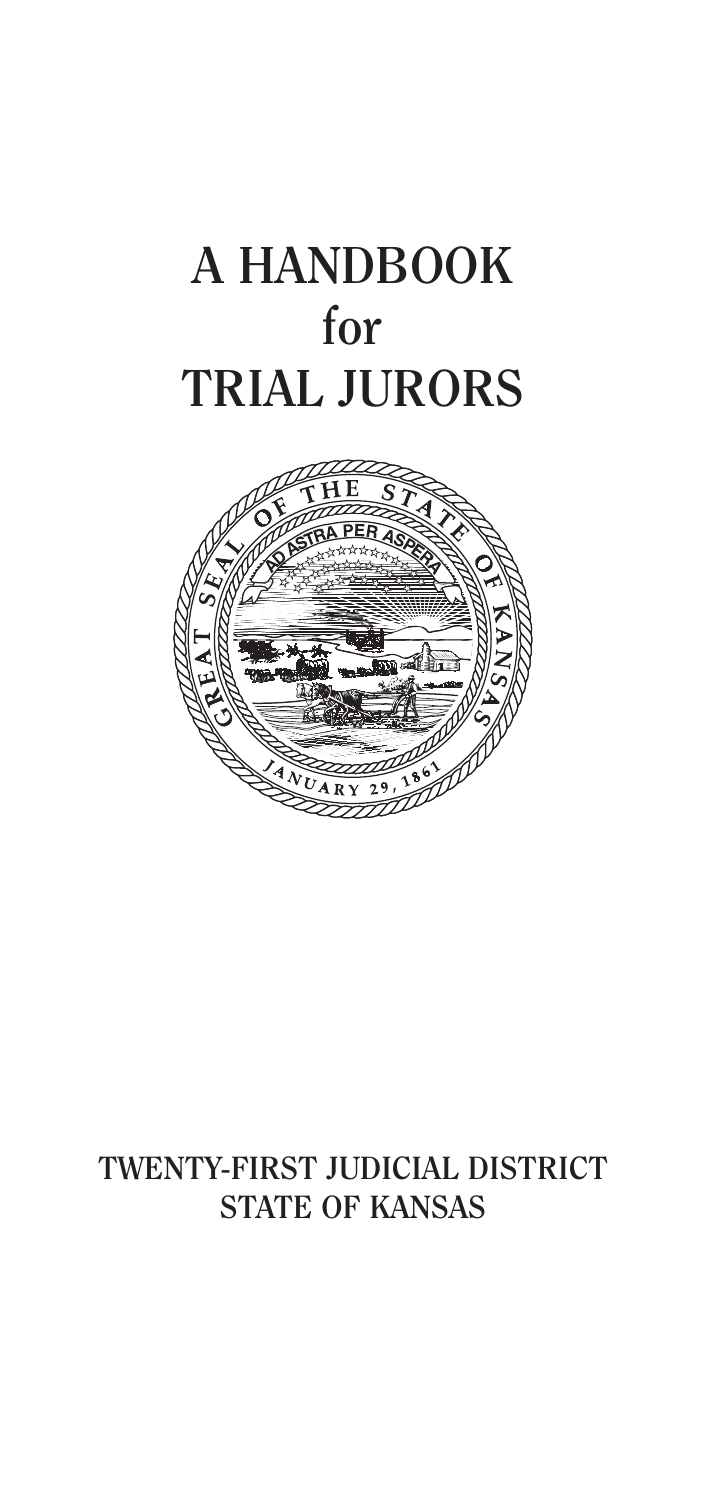#### **JUDGES OF THE DISTRICT COURT TWENTY-FIRST JUDICIAL DISTRICT**

GRANT D. BANNISTER Chief Judge

> JOHN F. BOSCH District Judge

KENDRA S. LEWISON District Judge

WILLIAM M. MALCOLM District Magistrate Judge I

JAMES R. KEPPLE District Magistrate Judge II

Revised August 2020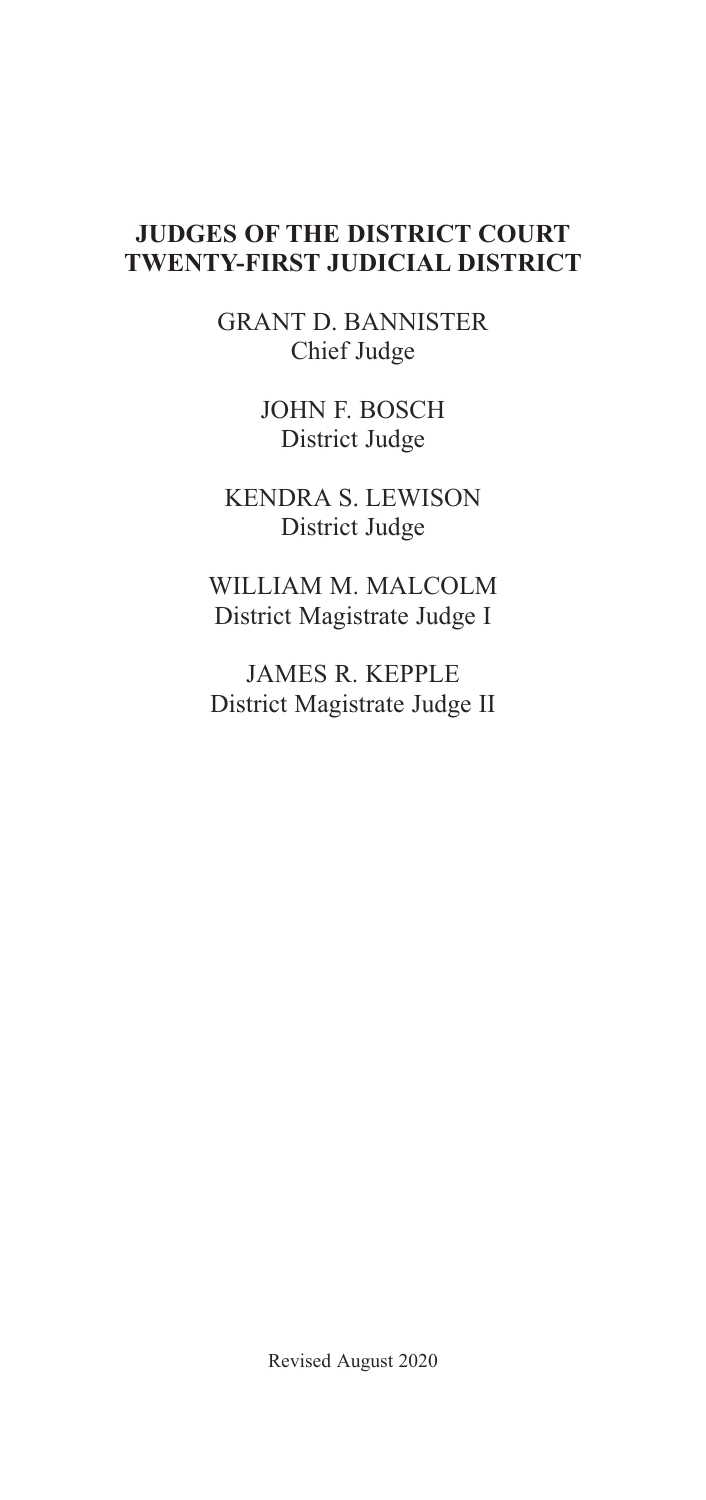You have been selected as a prospective juror for this Term of Court. A reading of this handbook should enable you to approach your jury duty with confidence and a better understanding of the duties of a juror.

#### **TABLE OF CONTENTS**

| In the Jury Room                   | 11 |
|------------------------------------|----|
| Procedures: Questions, Testimony   |    |
| Read-Back and Return of Verdict 11 |    |
| After the Trial                    | 12 |
| Conclusion                         | 12 |
| The Citizen as a Juror             | 13 |
| Definition of Terms                | 13 |
|                                    |    |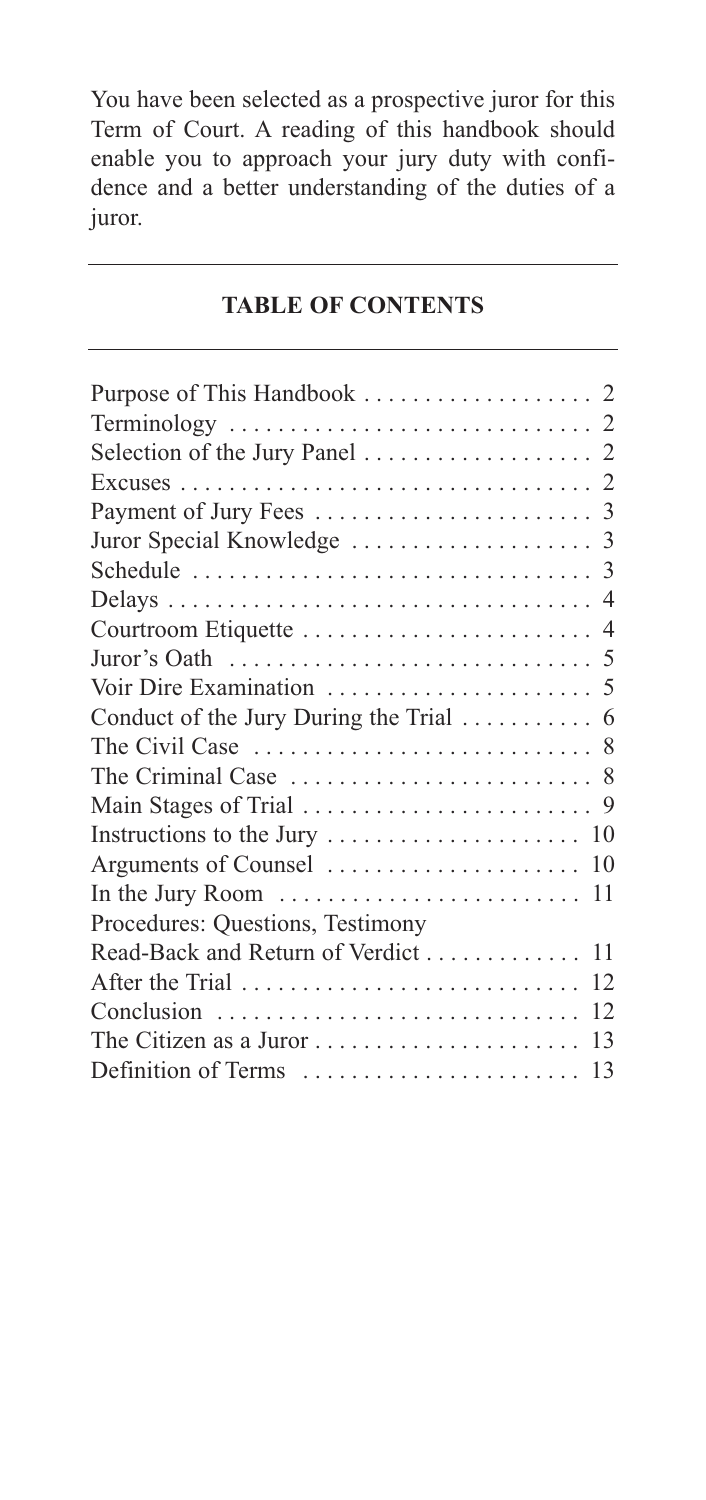#### **PURPOSE OF THIS HANDBOOK**

The purpose of this handbook is to generally acquaint the prospective juror with some of the duties and responsibilities surrounding jury service. Nothing in this handbook is specific to any case. The judge will instruct the jury as to the law in each case.

#### **TERMINOLOGY**

Our legal system had its beginning hundreds of years ago. As with other professions, one encounters words and phrases which are not readily understood. Legal terms may seem confusing and unduly complex to the citizen, but they have been developed and defined by courts over the years. They are retained because of their defined certainty which is very important in the law.

A definition of terms is set forth in the back of this handbook.

#### **SELECTION OF THE JURY PANEL**

The jury panel, of which you are a member, was selected at random by the use of a computer from voter registration lists or from driver's license lists. If you are at least 18 years of age, a citizen, and a resident of the county, you are eligible to serve as a juror.

#### **EXCUSES**

The judges are well aware that calling you for jury duty will result in an inconvenience to you. Personal inconvenience is not a justifiable excuse. If you have good reason because of health, occupation, business, or personal affairs to request an excuse from serving,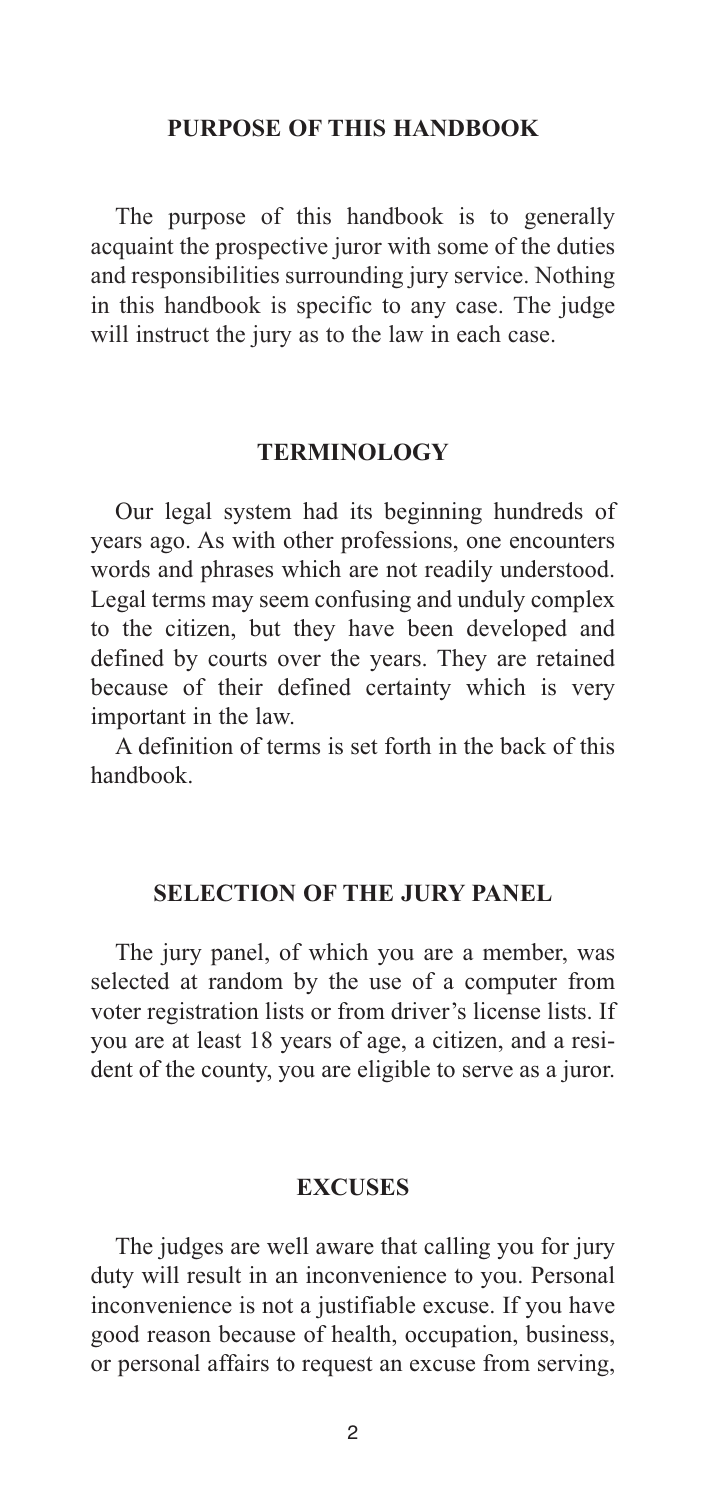make it known to the jury clerk or the presiding judge, and it will be given due consideration. However, once you have started a case, you cannot be excused except under compelling and persuasive circumstances.

#### **PAYMENT OF JURY FEES**

Jury service is one of the highest duties of citizenship and cannot be measured by compensation any more than the right to vote. You will be paid an amount not less than \$10 nor more than \$50, as determined by the county commission, for each day of attendance. In addition, you will receive an allotted cents per mile fee for your private vehicle coming to and from the courthouse if you live outside the city limits. Make certain after you have completed your jury service that the clerk of the court has a complete record of your attendance and mileage. Details will be explained to you by the jury clerk. Payment will be made to you by county voucher monthly. Consult your employer concerning absence and compensation policies.

#### **JUROR SPECIAL KNOWLEDGE**

A juror is not expected to have any special talents or training in the law. The judge presiding in the trial will decide the law. You will decide the facts by applying the law to the facts as you find them to have existed from the evidence presented by the lawyers and reach a verdict. You will be required to exercise your experience and knowledge common to all persons in general.

#### **SCHEDULE**

The usual court hours are from 9:00 a.m. to 5:00 p.m., with lunch from 12:00 noon to 1:00 p.m. If there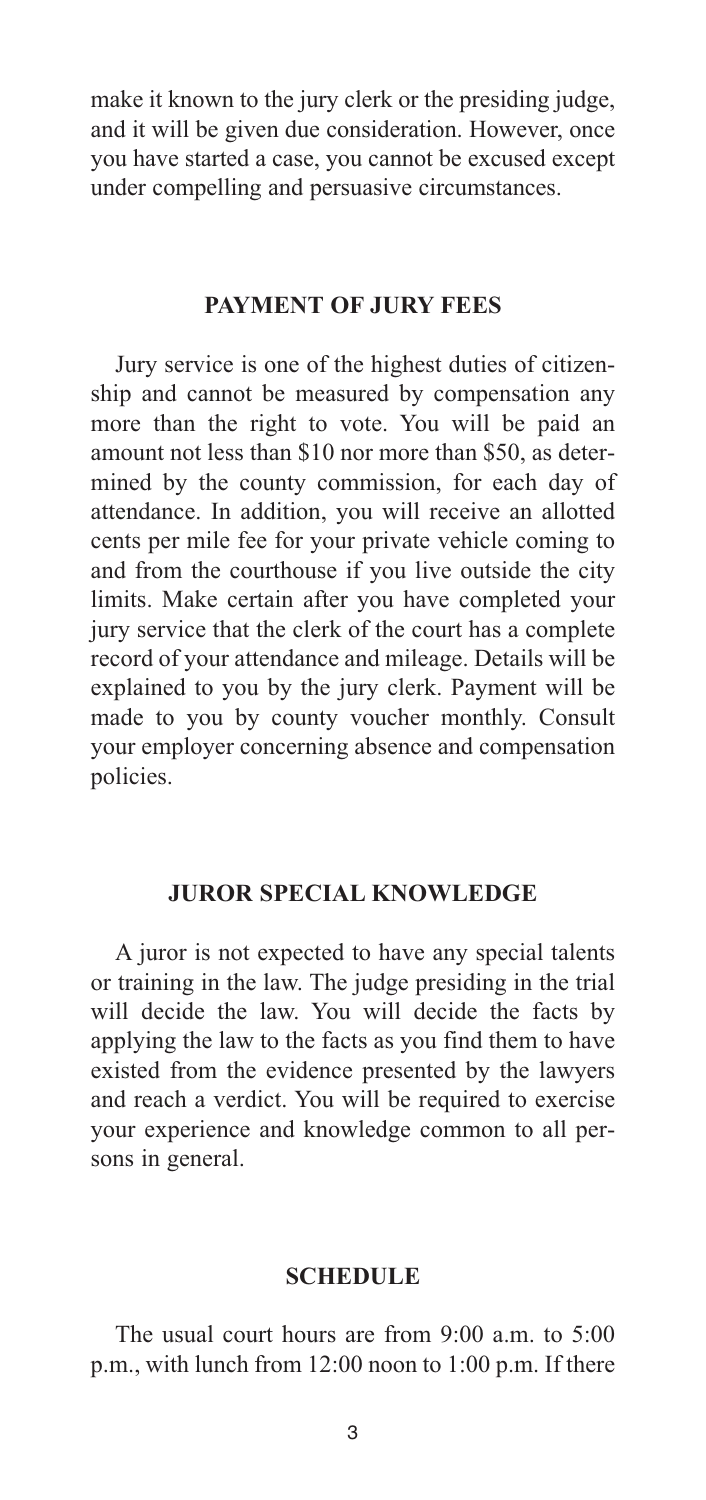is any change in the schedule, you will be advised in advance whenever possible. At times it may be necessary to continue a trial a short time after 5:00 p.m., particularly if it is necessary to complete the testimony of a witness from out of town to avoid a return the next day. Occasionally when agreed upon by the parties, counsel, the court and the jury, the case may continue or the jury may deliberate into the evening in order to dispose of the matter.

During lunch time you are permitted to leave the courthouse, and in the evening you will be permitted to return to your homes. You may have read of cases where jurors are "sequestered" or kept together for the night during the trial. You need not worry about this. Traditionally, Kansas courts do not sequester juries, even during their deliberations on their verdict. You will be admonished by the court not to discuss the case among yourselves or others during the trial.

#### **DELAYS**

During the course of the trial you may find yourself annoyed by the delays and the waiting in the halls while the judge and the lawyers are conferring or taking up the matter outside of your presence.

Parties are encouraged to settle their differences without a trial and at times, this may be done after the parties and lawyers come to court for trial. You will be informed as soon as it is determined that you are not needed.

As to conferences between the judge and lawyers, these are part of the trial, and when this is done outside of your presence, it concerns questions of law, which ordinarily do not affect your function as jurors. The judge is not unmindful of your inconvenience and will make every effort to keep this to a minimum.

#### **COURTROOM ETIQUETTE**

A court session begins when the bailiff calls for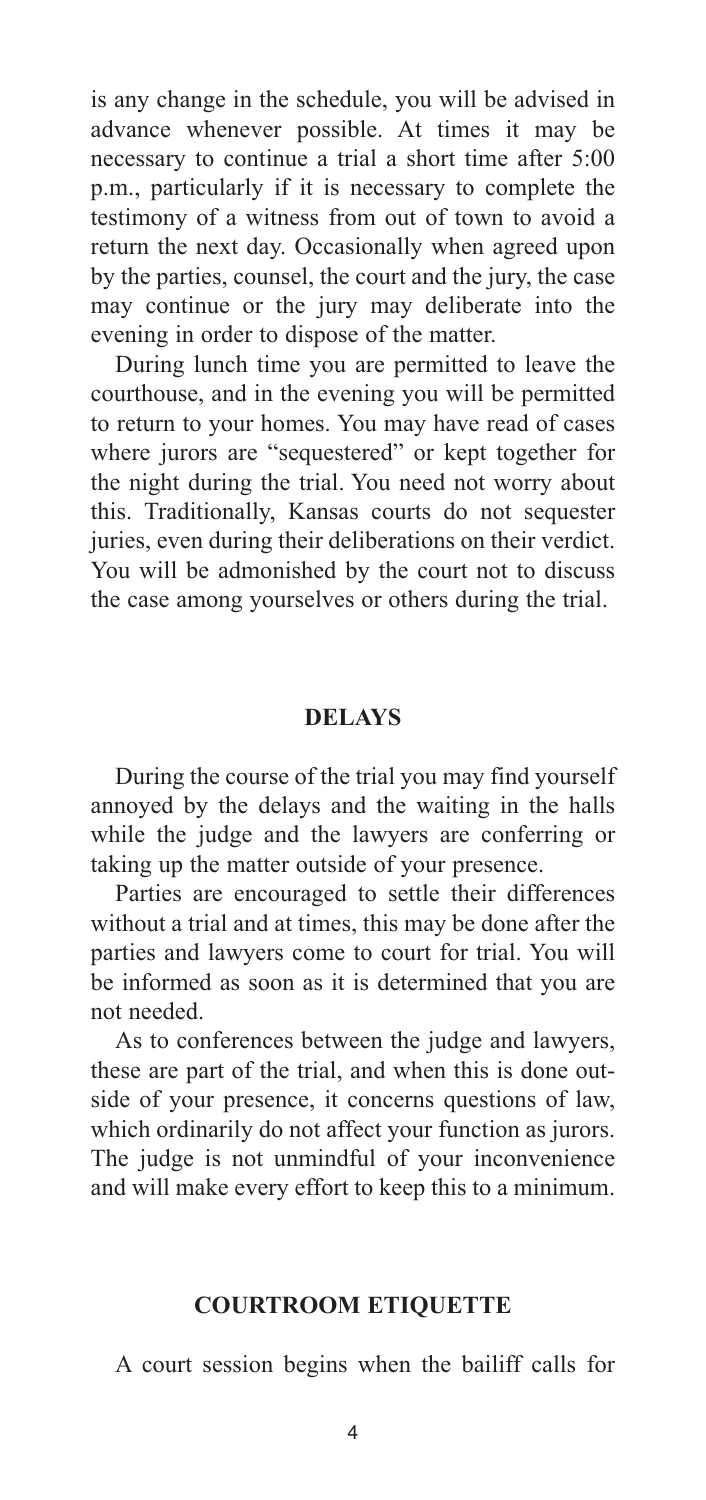order. Everyone in the courtroom rises. The judge takes the bench and the bailiff announces the opening of court. A similar procedure may be used each time court begins.

Common courtesy and politeness are safe guides as to the way jurors should act. Of course, no juror will carry on a conversation with anyone in the courtroom during the trial.

All electronic devices should be turned off.

#### **JUROR'S OATH**

All of the jury panel is sworn to truthfully answer voir dire questions. The final jurors picked to serve are sworn to try the case according to the evidence and testimony given by the witnesses and the instructions that will be given by the court. If a juror wishes, he or she may affirm by simply stating such at the time the other jurors are sworn.

#### **VOIR DIRE EXAMINATION**

A sufficient number of jurors will be called from which 12 will be selected to try the case. In some cases the law mandates less than 12 jurors. In others, as directed by the court. The alternate jurors in addition to the selected panel may be chosen to take the place of jurors who may become ill or are otherwise disqualified during the trial.

A questioning process, called the voir dire, is used to determine a fair and unprejudiced jury panel. The judge and counsel may participate in the questioning. A deliberately untruthful answer to any question could result in serious punishment to the person stating it as it may be considered perjury.

The voir dire examination opens with a short statement to inform the jurors about the case and to identify the parties and their lawyers. After the prospective jurors are identified, questions are then asked to find out whether anyone on the panel has any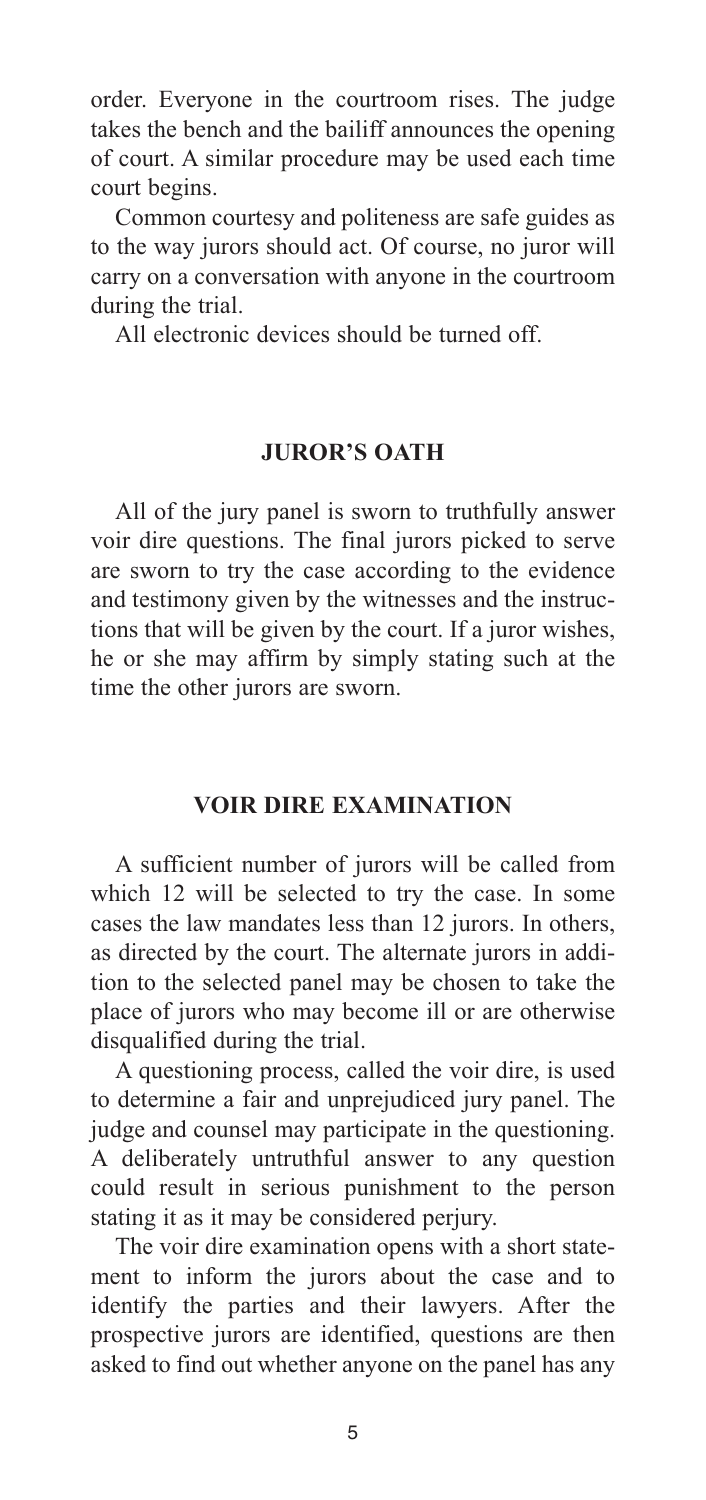personal interest in the case or knows of any reason why he or she cannot render an impartial verdict. Other questions will determine whether any panel member has a prejudice or a feeling that might influence him or her.

Parties on either side may ask that a member of the panel be excused. These requests, or demands, are called challenges. A potential juror may be challenged for cause if the lawyer believes a sufficient legal reason exists to have a juror excused. The judge will excuse the juror from the panel if the cause given in the challenge is sufficient. There is no limit to the number of challenges for cause which either party may make.

The parties also have a right to a certain number of challenges for which no cause is necessary. These are called peremptory challenges. The number of peremptory challenges vary based on the nature of the case. The peremptory challenge is a legal right, long recognized by the law as a means of giving both sides some choice in the make-up of a jury. Jurors should clearly understand that being eliminated from the jury panel by either a challenge for cause or by peremptory challenge is no reflection upon their ability or integrity.

In some cases the peremptory challenges are made openly in the hearing of the jury while in others, they are made from the jury list out of the jury's hearing.

#### **CONDUCT OF THE JURY DURING THE TRIAL**

Jurors should pay close attention to the testimony and keep an open mind. They should not discuss the case before the testimony is complete and the case is submitted to the jury. Human experience shows that once persons express their views they hesitate to change them. Therefore, it is wise for a juror not to express his or her view until the entire story has been told. If the jury has a question that arises during deliberations, the presiding juror should write the question down on a piece of paper and give it to the bailiff who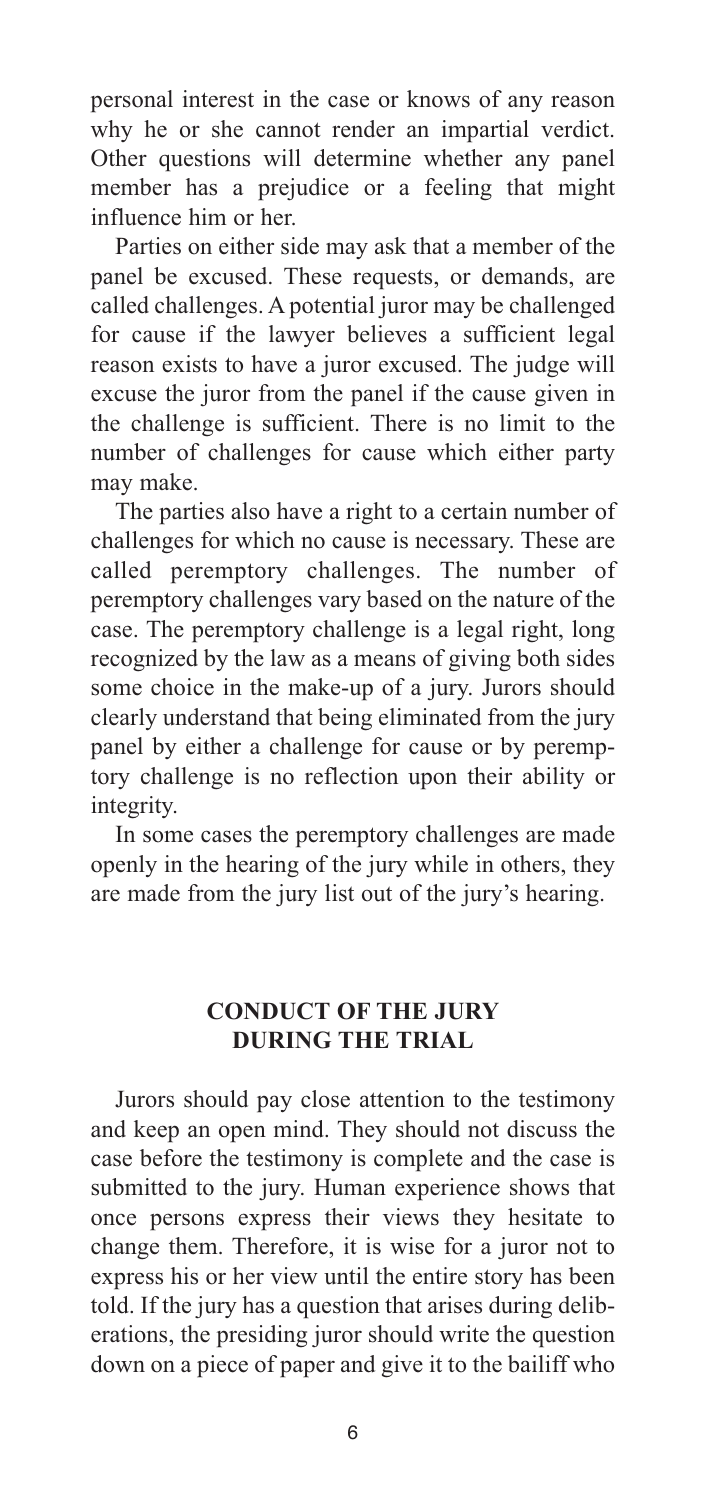will submit it to the judge. Jurors should not take notes unless approved by the court, in which case all jurors will be given the opportunity to take notes. If requested, testimony may be read back to the jury after the case is submitted, as the written transcript is normally not available until some days following the trial.

During the trial, the jury may hear reference to rules of evidence. Some of these rules may appear strange to a person who is not a lawyer, but each rule has a purpose. The rules are the result of hundreds of years of experience in the trial of cases.

Jurors are expected to use knowledge they possess in common with people in general. They are not to rely on any private source of information, thus they should be careful during the trial not to discuss the case at home or elsewhere. If it develops during the trial that a juror learns elsewhere of some fact about the case, he or she should inform the court through the bailiff immediately. A juror should not mention any such fact in the courtroom or in the jury room.

Do not seek information about the case beyond what you see and hear in this courtroom. Do not use any printed or electronic sources to get information about this case or any of the issues involved. These sources include the internet, reference books, dictionaries, newspapers, magazines, television, radio, computers, smartphones, or any other electronic device. You must not do any personal investigation about the issues, including visiting places involved in this case, or use of internet maps or Google Earth to examine the scene. You cannot talk to any possible witnesses, or create your own demonstration or reenactments of the events which are the subject of this case.

Do not communicate with anyone about this case or your service, and do not allow anyone to communicate with you. In particular, you may not talk about the case by using cell phones, emails, text messages, tweets, blogs, chat rooms, comments or other postings on Facebook or any other website. You may notify your family and your employer that you have been seated as a juror in the case. But, if you are asked or approached by anyone, in any way, about your jury service or anything about this case, you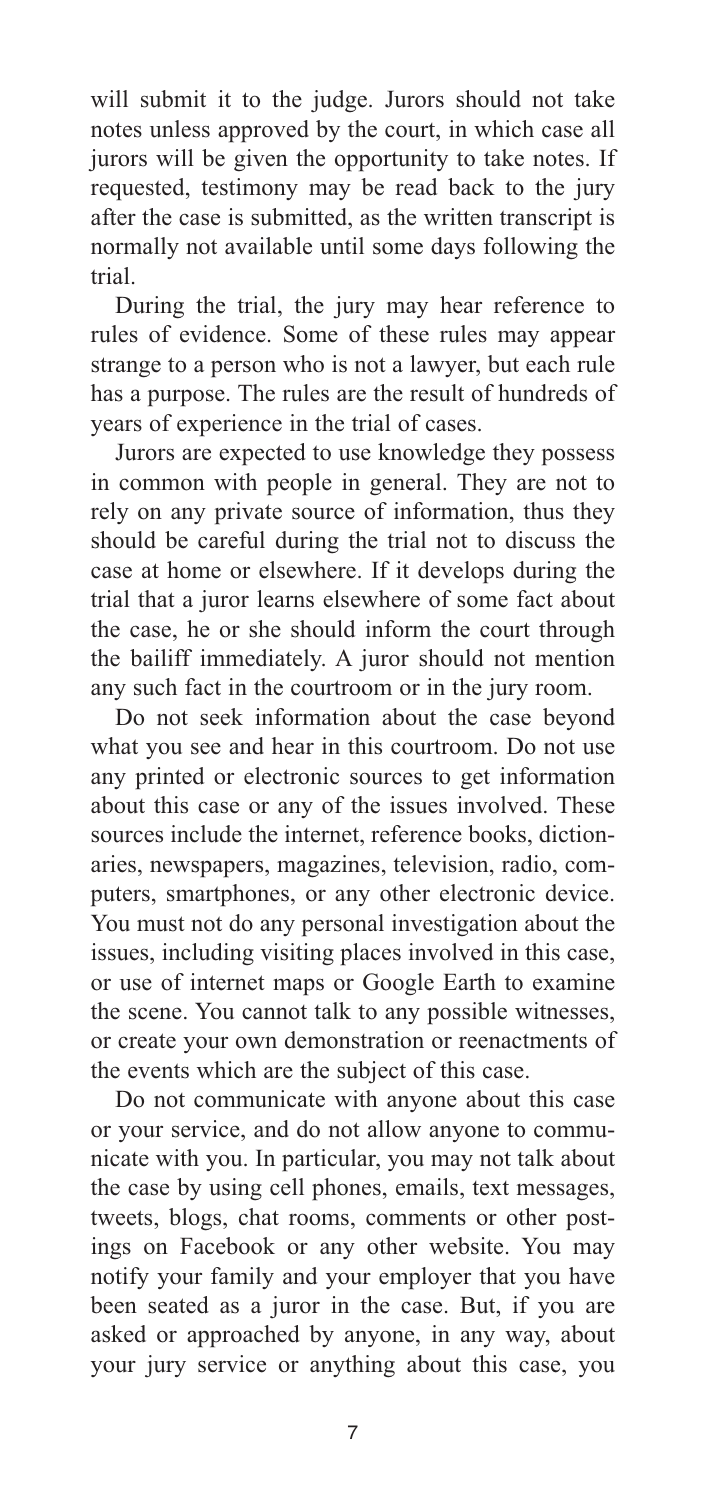must respond that you have been ordered not discuss the matter. You should then report the contact to the bailiff of the court as soon as possible.

#### **THE CIVIL CASE**

Let us suppose you are called to help decide the case of *John White vs. Tom Green.* John White would be the person who begins the case and he is called the plaintiff. The plaintiff, John White, states his claims in a paper filed with the clerk of the court and this paper or pleading is called a *petition.*

Tom Green would be called the defendant and he would reply to the plaintiff's petition in a paper or pleading called an *answer.* These two papers together comprise the main pleadings in the case. The points in the pleadings upon which the parties disagree make up the issues of fact and law.

The judge tells the jury what the law is and the jury determines the true facts. What happens after the verdict is not for the jury, but is the responsibility of the judge.

#### **THE CRIMINAL CASE**

The person charged with violating the law is the defendant. The case may arise from an alleged violation of a city ordinance which will constitute a minor criminal offense called a misdemeanor or the case may arise from an alleged violation of the laws of the State of Kansas which may constitute a misdemeanor or may be a major and more serious offense called a felony. Prosecution of both misdemeanors and felonies normally are based upon a *complaint* signed and sworn to by the city or county attorney or sometimes a citizen.

A misdemeanor criminal defendant appears in court directly on the basis of a complaint and enters a plea of "guilty" or "not guilty." This procedure is called an *arraignment.* If the complaint alleges a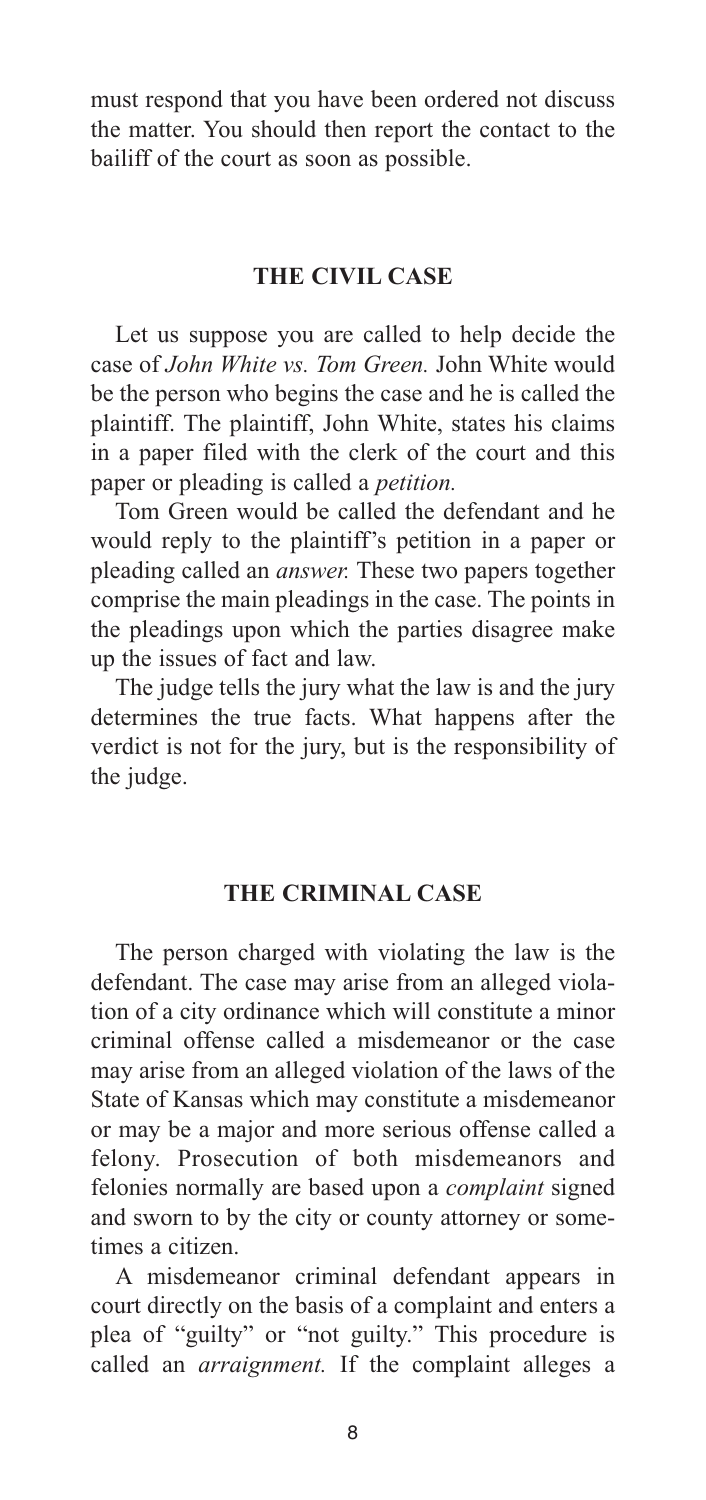felony, the defendant does not plead, but is afforded a preliminary hearing. If the defendant waives or gives up his right to a preliminary hearing, or if the judge who hears the preliminary hearing finds that probable cause exists to believe the defendant committed the crime, the defendant is bound over for arraignment on the felony charge. Following this procedure the county attorney prepares a written accusation called an *information.*

Although rarely invoked in Kansas, in felony cases, a grand jury may be impaneled and after hearing evidence similar to the evidence presented in a preliminary hearing, may return a written accusation which is called an *indictment.*

In felony cases, the defendant appears in court and on the basis of the indictment or information, enters a plea of "guilty" or "not guilty." This procedure is likewise called an arraignment.

No trial is needed if the defendant pleads "guilty" and thereby admits that he or she committed the crime. But if the defendant pleads "not guilty," the defendant will be placed on trial.

The jury, in determining the question of guilt, finds the true facts and the judge tells the jury what the law is. What happens after the verdict is not for the jury, but is the responsibility of the judge.

#### **MAIN STAGES OF TRIAL**

The trial proceeds when the jury has been sworn to honestly and faithfully hear the case. The main stages of trial are:

- (1) The opening statements of the lawyers by each side. (May be omitted or waived.)
- (2) The plaintiff or the State calls witnesses and produces evidence to prove its case. The defendant may cross examine each witness.
- (3) The defendant may call witnesses and produce evidence to disprove the plaintiff's case and to prove the defendant's claims. The plaintiff or the State may cross examine.
- (4) The plaintiff or the State may call witnesses to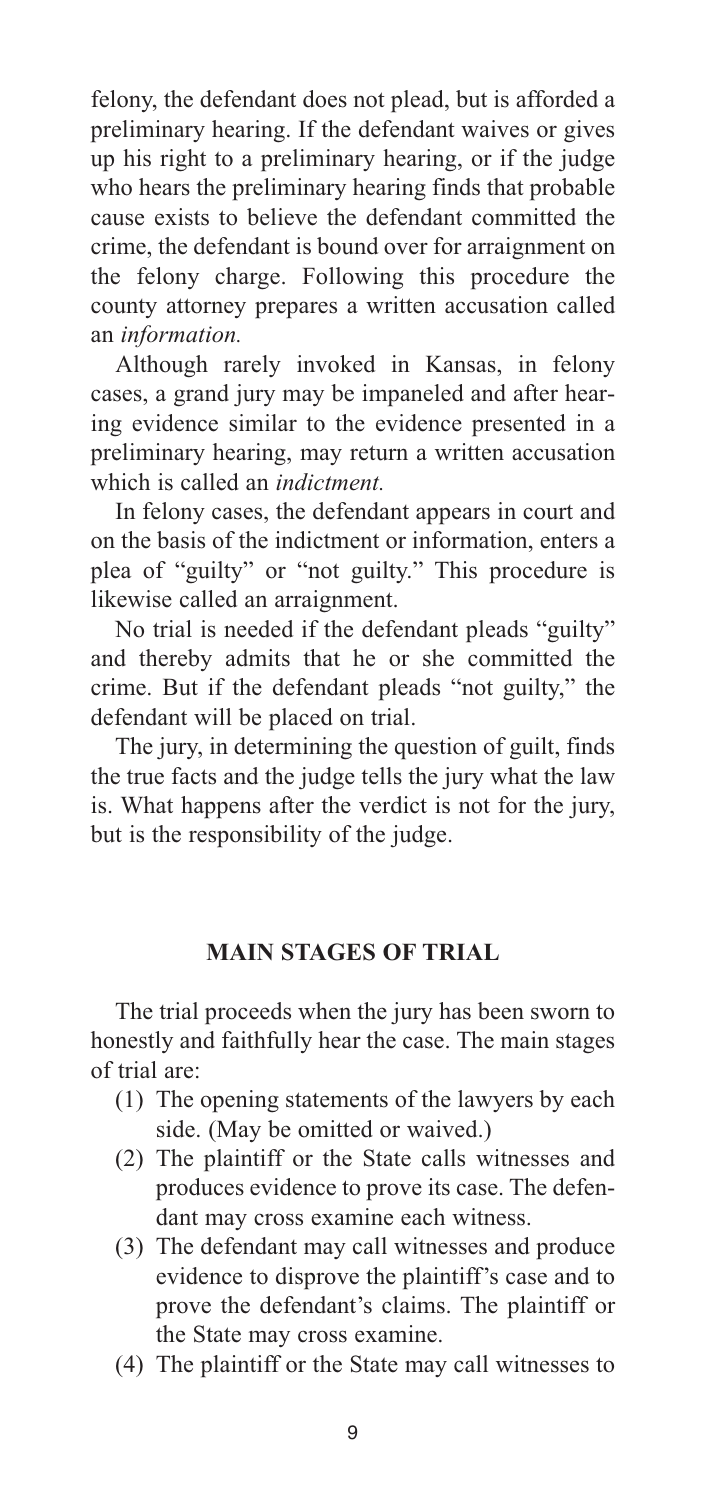disprove what was said by the defendant's witnesses. (This is called rebuttal.)

- (5) The defendant may call witnesses to disprove or clarify the plaintiff's or State's rebuttal evidence. (This is called surrebuttal.)
- (6) The judge instructs the jury as to the law.
- (7) Closing arguments (sometimes called summation) are made by the lawyers on each side.
- (8) The jury deliberations occur in the jury room.

Throughout the trial the judge may be asked in the presence of the jury to decide questions of law. Usually these questions concern objections to testimony that either side wants to present. The law requires that the judge decide such questions.

A ruling by the judge does not indicate that the court is taking sides. The judge is merely saying, in effect, that the law does or does not permit that question to be asked. The jury is to disregard any evidence which is not allowed by the judge.

#### **INSTRUCTIONS TO THE JURY**

The instructions of the judge to the jury are a statement of the rules of law. It is the jury's duty to reach its own conclusion upon the evidence. As to the law, the judge's instructions control. You will apply the law, as given, to the facts as you find them to be from the evidence. The judge may include certain questions to which he wishes an answer from the jury. This may be done when specific questions of fact must be answered to support the verdict.

#### **ARGUMENTS OF COUNSEL**

After the evidence is completed and the judge instructs the jury, the lawyers discuss the evidence in their closing arguments. This helps the jurors recall testimony that might have slipped their memory.

The chief purpose of the argument or summation is to arrange the evidence in logical order. The lawyers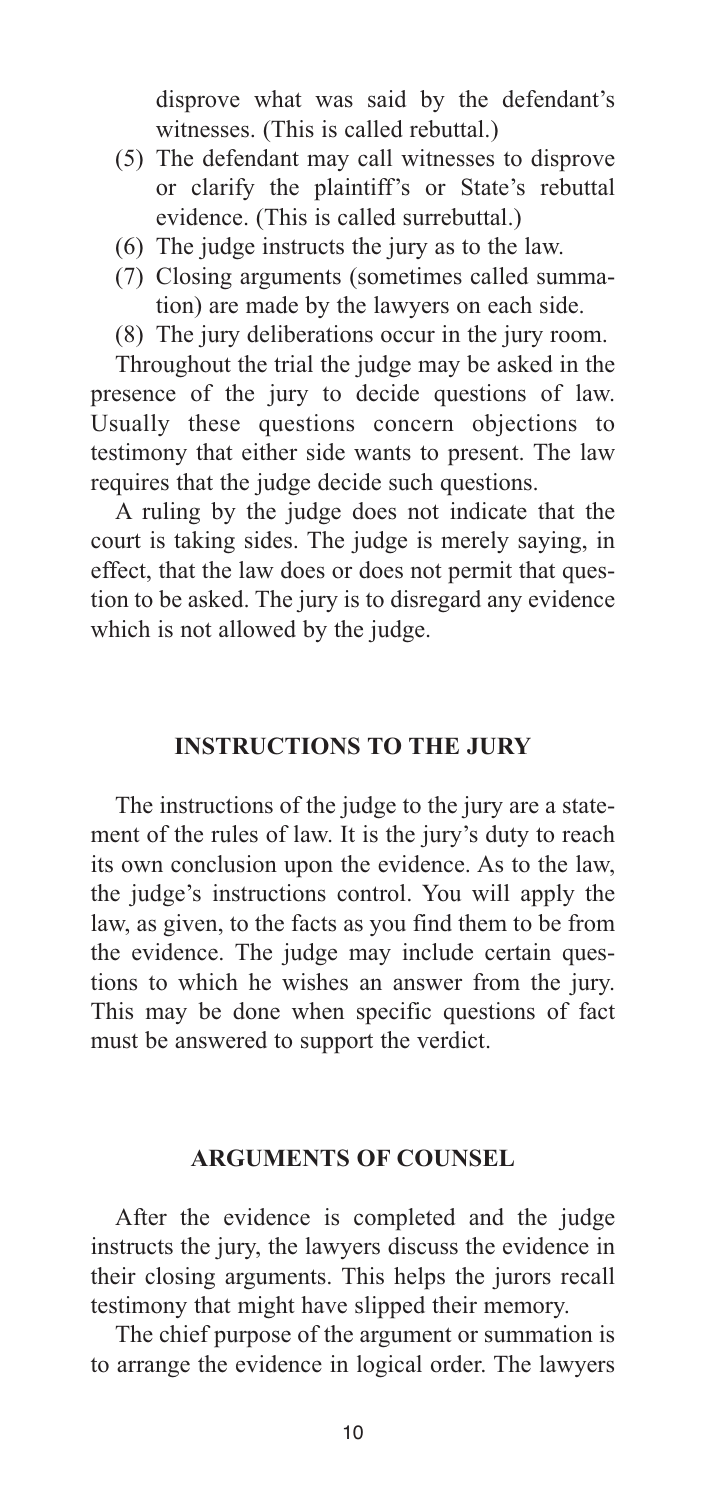will endeavor to fit the different parts of the testimony together and connect up the facts.

It must be remembered that each attorney will present the view of the case that is most favorable to his or her own client. Remember, closing arguments are not evidence.

#### **IN THE JURY ROOM**

After the jury hears the evidence, the instructions of the court and the arguments of counsel, the jury retires to the jury room and first elects a presiding juror or foreman. Jurors should then enter the discussion with open minds. Jurors should freely exchange views and should not hesitate to change their opinion if shown to be wrong.

Each juror has a duty to give full consideration to the opinion of fellow jurors. Jurors should try to reach a verdict whenever possible. However, no juror is required to give up any opinion which he or she is convinced is correct.

In many cases, all jurors must agree upon the verdict. Should there be instances when less than a unanimous verdict is permissible, you will be specifically so instructed by the judge.

Members of the jury are sworn to pass judgment on the facts in a particular case. Conscientious jurors can almost always agree on a verdict. However, if a jury becomes hopelessly deadlocked, the judge will declare a mistrial and the jury will be excused.

#### **PROCEDURE: QUESTIONS, TESTIMONY READ-BACK AND RETURN OF VERDICT**

When the jury needs a question answered, requests a read-back of testimony or if a verdict is reached, the entire jury will normally be returned to the courtroom by the bailiff and the judge will answer questions or the jury may hear a read-back of testimony. In some instances, the judge may answer a question by send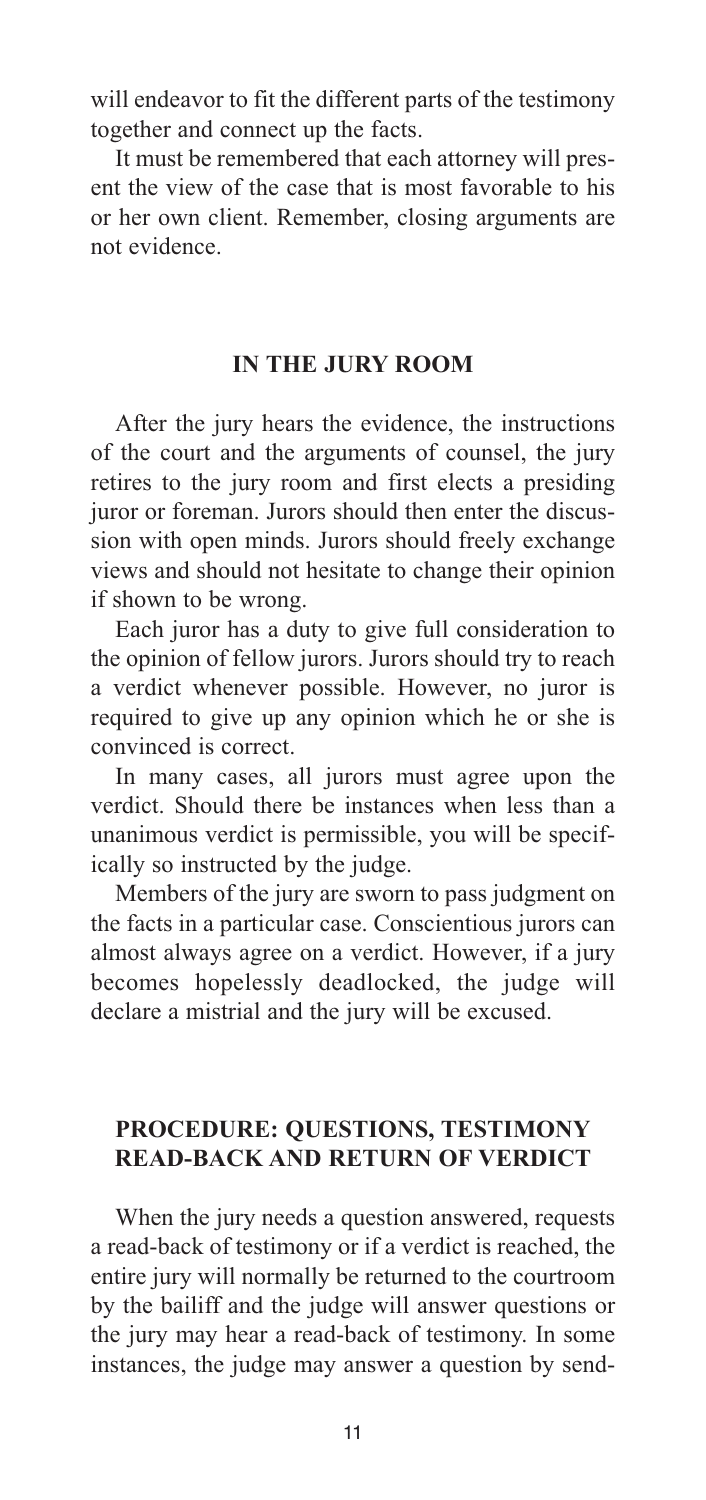ing a written note back to the jury in the jury room.

When the court is advised that the jury has reached a verdict, the jury will be returned to the courtroom and the judge will formally ask the presiding juror if a verdict has been reached. If so, the clerk may be requested to conduct a jury roll call on the record. The judge will instruct the presiding juror to hand the verdict to the bailiff who will hand it to the judge. If the verdict is in proper form, the judge will hand the verdict to the clerk who will read the verdict. If the lawyer for either side requests that the jury be polled, each juror will be asked if they agree with the verdict. If all jurors agree with the verdict, the jury will be excused.

#### **AFTER THE TRIAL**

The court will give you instructions on proper conduct after the trial.

#### **CONCLUSION**

The performance of jury service is the fulfillment of a most important civil obligation. Conscientious service brings its own reward in the satisfaction of a significant task well done. Jury work is one of the most valuable public services that the average citizen has an opportunity to perform.

You should now have a good understanding of how courts do their work and of the privilege you have to participate in the administration of justice.

You should decide the facts and apply the law impartially and treat alike the rich and the poor, men and women, corporations and individuals. You should render justice without regard to race, color, or creed. You should each realize a quiet importance and pride from jury service.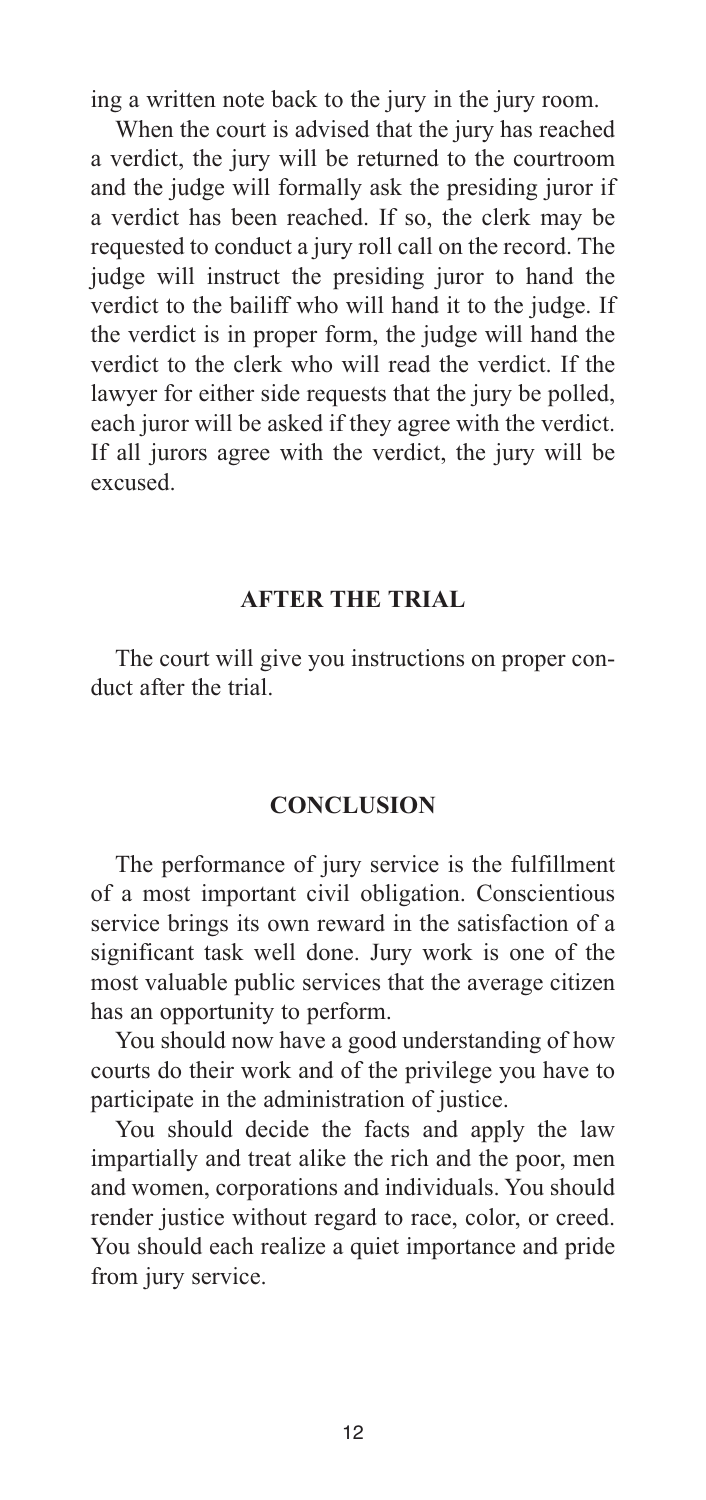#### **THE CITIZEN AS A JUROR by Judge John H. Flanigan\***

I am a juror.

I am a seeker after truth.

I must listen carefully and with concentration to all the evidence.

I must heed and follow the instructions of the court. I must respectfully and attentively follow the arguments of the lawyers, dispassionately seeking to find and follow the silver thread of truth through their conflicting assertions.

I must lay aside all bias and prejudice.

I must be led by my intelligence and not by my emotions.

I must respect the opinions of my fellow jurors: as they respect mine, and in a spirit of tolerance and understanding must endeavor to bring the deliberations of the whole jury to agreement upon a verdict; — but

I must never assent to a verdict which violates the instructions of the court or which finds as a fact that which, under the evidence and in my conscience, I believe to be untrue.

I must apply the Golden Rule by putting myself impartially in the place of the plaintiff and of the defendant, remembering that although I am a juror today passing upon the right of others, tomorrow I may be a litigant whose rights other jurors shall pass upon.

My verdict must do justice; for what is just is "true and righteous altogether," and when my term of jury service is ended I must leave it with my citizenship unsullied and my conscience clear.

\*As printed in *Juror Handbook of Tile Circuit Court,* 23rd Judicial Circuit, Madison County, Alabama.

#### **DEFINITION OF TERMS**

The following definitions of words and phrases commonly used in trials may be helpful: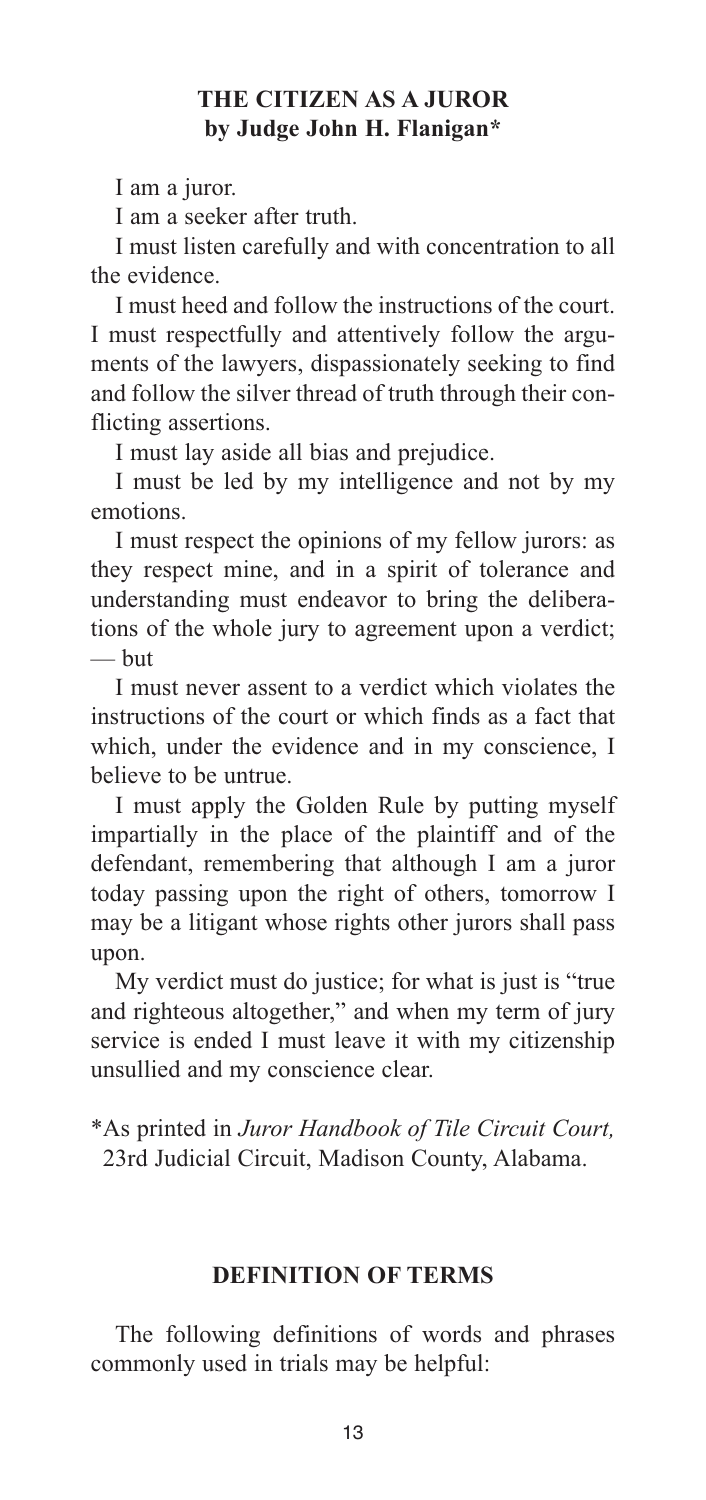## **Action, Case, Lawsuit:**

These words mean the same thing. They all refer to a legal dispute brought into court by trial.

#### **Answer:**

The paper in which the defendant answers the claims of the plaintiff.

## **Argument:**

After all the evidence on both sides of a lawsuit is in, one of the lawyers on each side is permitted to tell the jury what they think the evidence proves and why they think their side should win. This is usually called the "argument" or "summation."

## **Attorney of Record:**

Attorney whose name appears in the permanent records or files of a case.

## **Cause of Action:**

The legal grounds on which a party to a lawsuit relies to obtain a verdict against the party on the other side.

## **Charge or Instructions:**

After the evidence is in, the judge will state the law which must guide the jury's deliberations. This is called either the "charge" to the jury or "instructions." A judge may, and sometimes does, give an instruction to the jury on some point of law at any stage of the trial.

## **Civil Case:**

A lawsuit is called a civil case when it is between persons in their private capacity or relations.

## **Complaint:**

A charge, preferred before a magistrate, that a person has committed a specified criminal offense.

## **Counterclaim:**

A "counterclaim" results when the defendant, in his or her answer to the petition, claims he or she is entitled to damages or other relief from the plaintiff.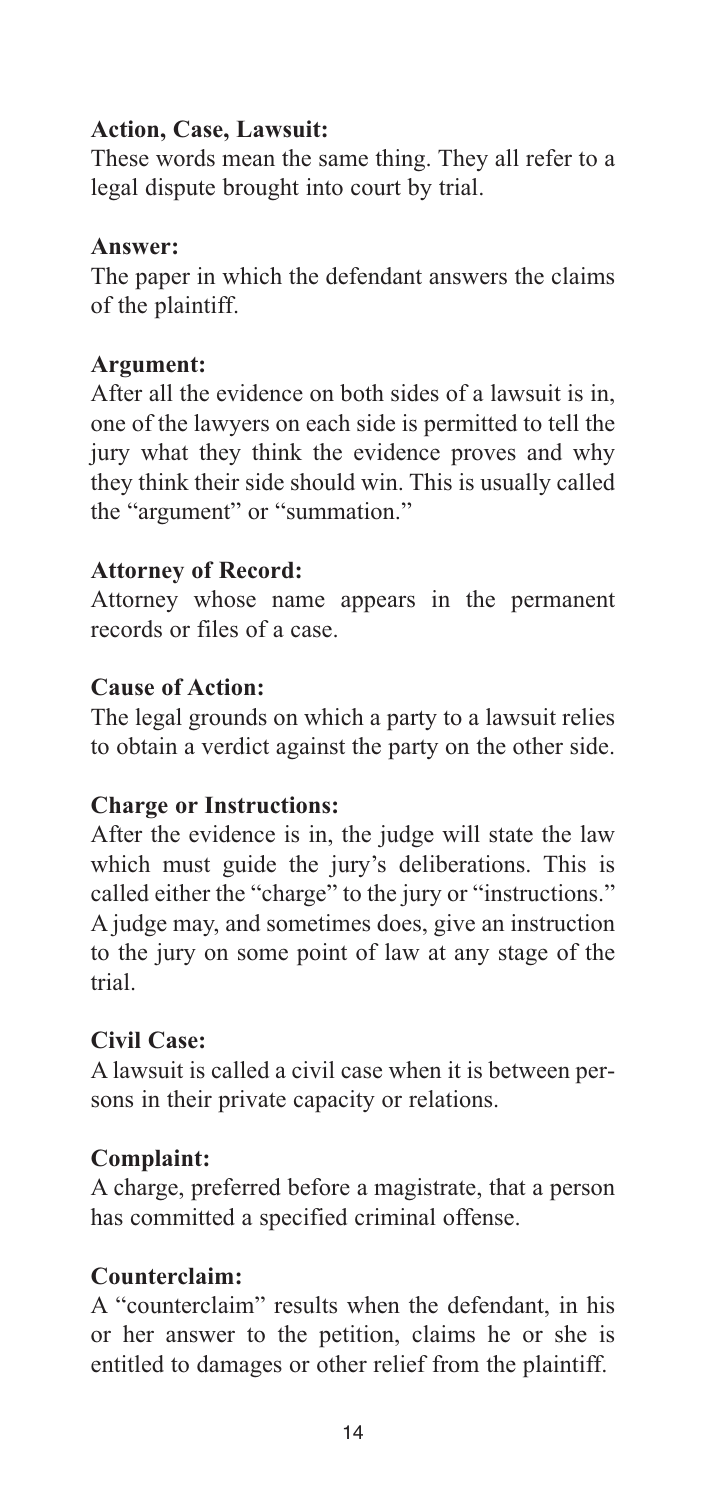## **Criminal Case:**

A lawsuit is called a criminal case when it is between a City, or the State of Kansas, on one side as plaintiff and a person on the other side as defendant. It involves a question of whether the defendant has violated one of the laws defining crimes, and the verdict is usually "guilty" or "not guilty."

## **Cross-Examination:**

The questions that a lawyer puts to the litigant or witnesses on the opposing side are called cross-examination.

## **Defendant:**

The person against whom a lawsuit is stated  $-$  in a criminal case the person charged with the offense.

#### **Deposition:**

The recorded testimony of a person taken, under oath, prior to the trial.

#### **Examination, Direct Examination, Examination-in-Chief:**

The questions which the lawyer asks his or her client or witnesses are often referred to as examination, direct examination, or examination-in-chief.

#### **Exhibit:**

Articles such as weapons, pictures, books, letters and documents, when admitted by the judge, that become evidence in the case.

#### **Felony:**

A crime of a graver nature than those designated as misdemeanors. Generally an offense punishable by a substantial fine and/or imprisonment in a penitentiary.

#### **In Camera:**

The judge examines evidence or takes up motions in chambers out of the presence of the jury.

## **Indictment:**

An accusation in writing found and presented by a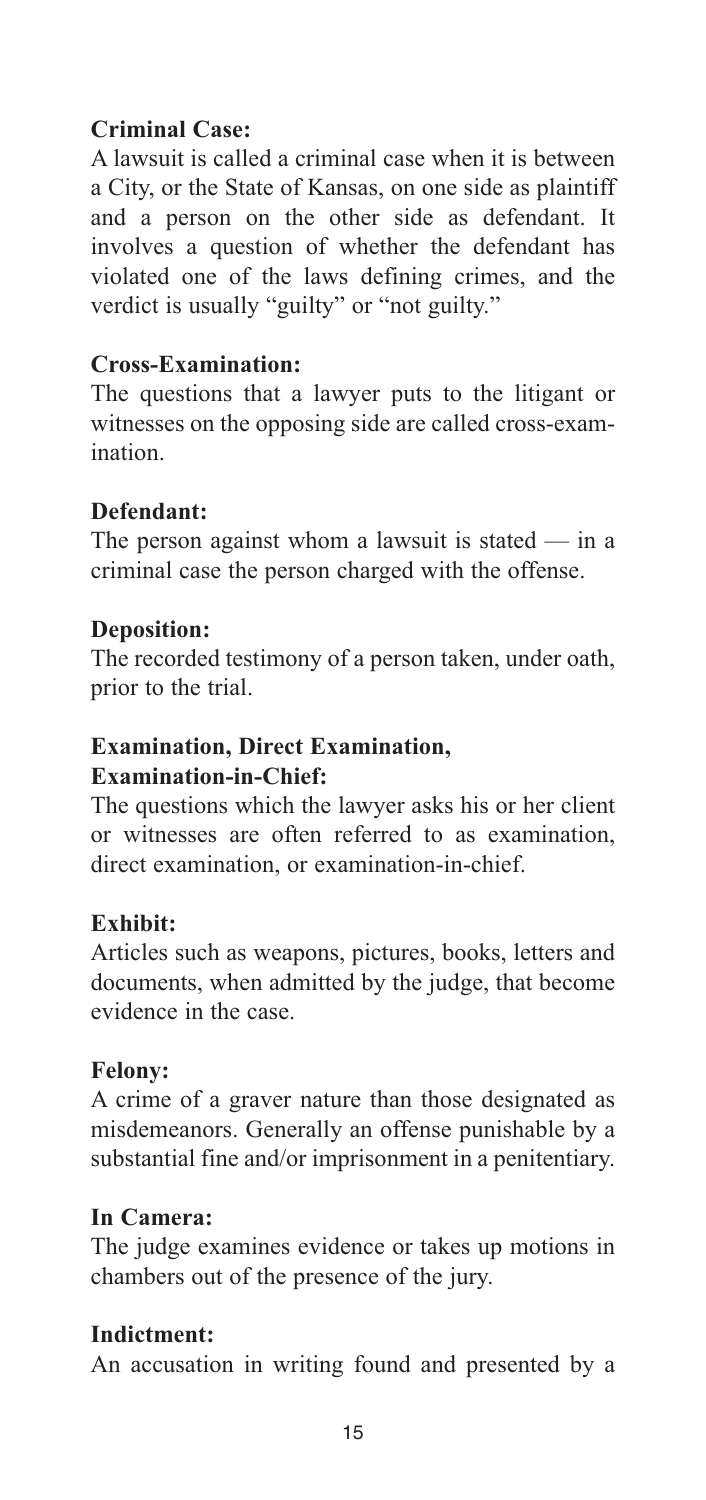grand jury charging a person with the commission of a criminal offense.

## **Information**:

An accusation in writing exhibited against a person for some criminal offense.

## **Issue:**

A disputed question of fact is referred to as an "issue." It is sometimes spoken of as one of the "questions" which the jury must answer in order to reach a verdict.

## **Jury Panel:**

The whole number of prospective jurors, from which the trial jury of normally 6 or 12 is chosen.

## **Misdemeanor:**

An offense lower than a felony. Generally punishable by fine or imprisonment otherwise than in a penitentiary.

## **Objection Overruled or Overruled:**

This term means that in the judge's opinion the lawyer's objection is not well taken under the law. The ruling is not subject to question by jurors.

## **Objection Sustained or Sustained:**

When a lawyer objects to the form of a question or the answer a question calls for, the judge may say "objection sustained" or merely "sustained." This means that the judge agrees that under the law, the lawyer's objection was well taken. The ruling is not subject to question by jurors.

## **Opening Statement:**

Before introducing any evidence, lawyers are permitted to tell the jury what the case is about and what evidence is expected to be shown to prove their side of the case.

## **Parties:**

The plaintiff and the defendant in the case are called the "parties" or "litigants." In some cases the defen